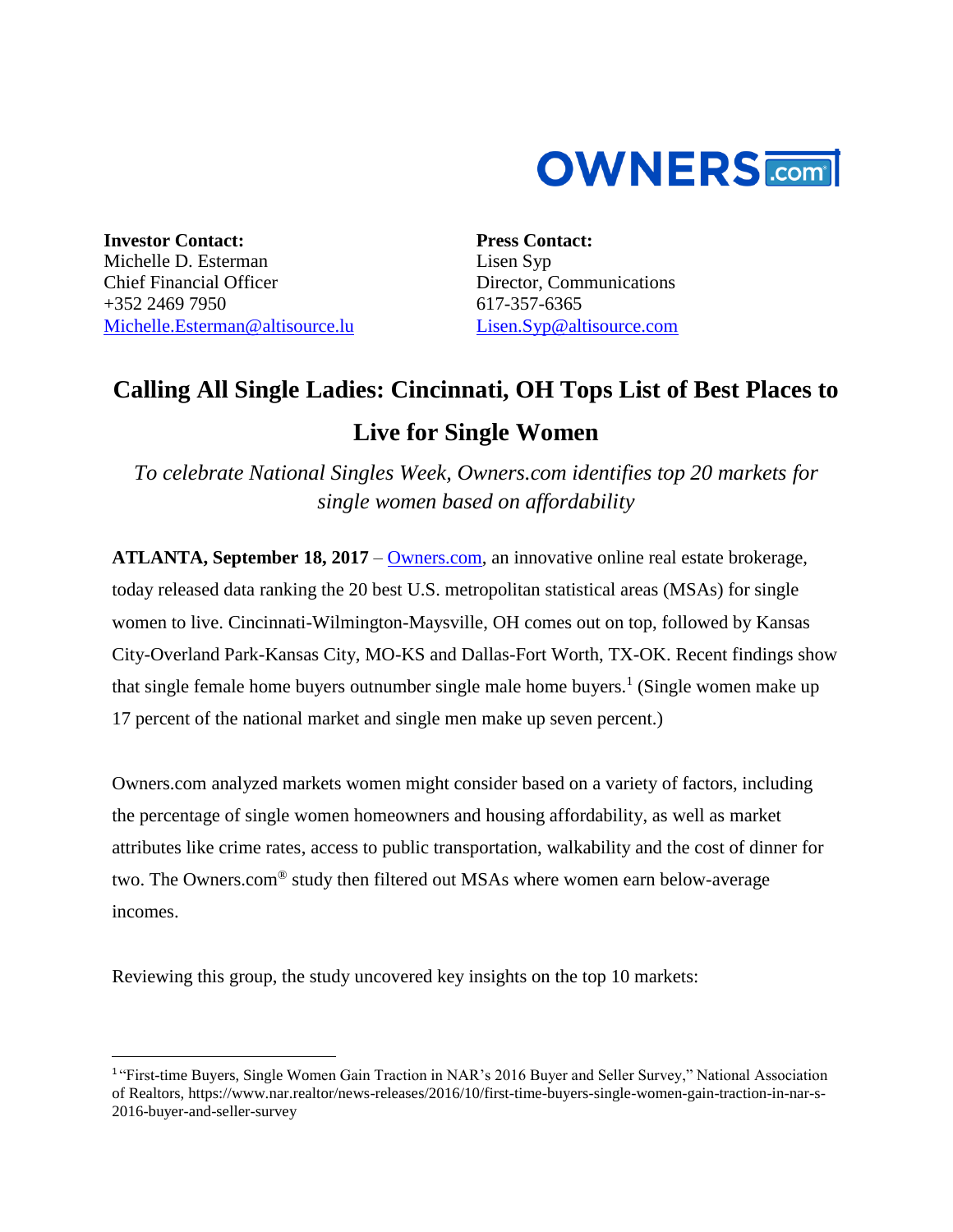- They offer women affordable housing:<sup>2</sup> The top 10 markets are 70 percent more affordable than the next 10 markets, which include distinctively expensive markets like New York City, Los Angeles and San Francisco.
- They offer affordable dining options: In the top 10 markets, the average cost of dinner for two at a three-plus star restaurant is 18.6 percent less expensive than the next 10 markets.
- They have, on average, 5.1 percent more single women homeowners than the next 10 markets, suggesting that affordability is a measurable factor when single women determine where to purchase a home.

"There is a noticeable shift toward more single women entering the real estate market, particularly given lower unemployment rates, rising incomes and the value placed on home ownership," said Phil Karp, senior manager of brokerage services at Owners.com. "Housing inventory remains low and costs are high throughout the country. Savvy buyers should seek modernized brokerage models that not only offer rebates at close, but also provide data to support smarter, data-informed purchase decisions."

|  |  |  | Top 20 Markets to Live for Single Women Ranked by Affordability |
|--|--|--|-----------------------------------------------------------------|
|  |  |  |                                                                 |

| <b>MSA</b>                                  | % Single<br><b>Women</b><br>Homeowners <sup>3</sup> | Average<br><b>Home</b><br><b>Value</b> | <b>Median</b><br><b>Female</b><br><i>Income</i> | <b>Annual</b><br><b>Crime</b><br>Rate per<br>100,000 <sup>4</sup> | Transit/<br>Walkability<br>Score <sup>5</sup> | Average<br>Cost of<br>Dinner for<br>Two <sup>6</sup> |
|---------------------------------------------|-----------------------------------------------------|----------------------------------------|-------------------------------------------------|-------------------------------------------------------------------|-----------------------------------------------|------------------------------------------------------|
| Cincinnati-<br>Wilmington-<br>Maysville, OH | 15.2%                                               | \$158,100                              | \$40,392                                        | 974.7                                                             | 46.5                                          | \$62                                                 |

<sup>&</sup>lt;sup>2</sup> Defined comparing the average cost of a home to the buyer's average income

 $\overline{\phantom{a}}$ 

<sup>3</sup> Percent of single women homeowners, average home value and average female income based on the United States Census Bureau American Community Survey, <https://www.census.gov/programs-surveys/acs/>

<sup>4</sup> Violent crime data from the U.S. Department of Justice Federal Bureau of Investigation Uniform Crime Reporting Statistics, <https://www.ucrdatatool.gov/>

<sup>5</sup> Walkability and transit data from Walk Score, https://www.walkscore.com/

<sup>6</sup> Average cost of dinner for two was calculated by identifying the average cost for two people of an Italian meal with appetizers, wine and dessert by each MSA from https://www.expatistan.com/cost-of-living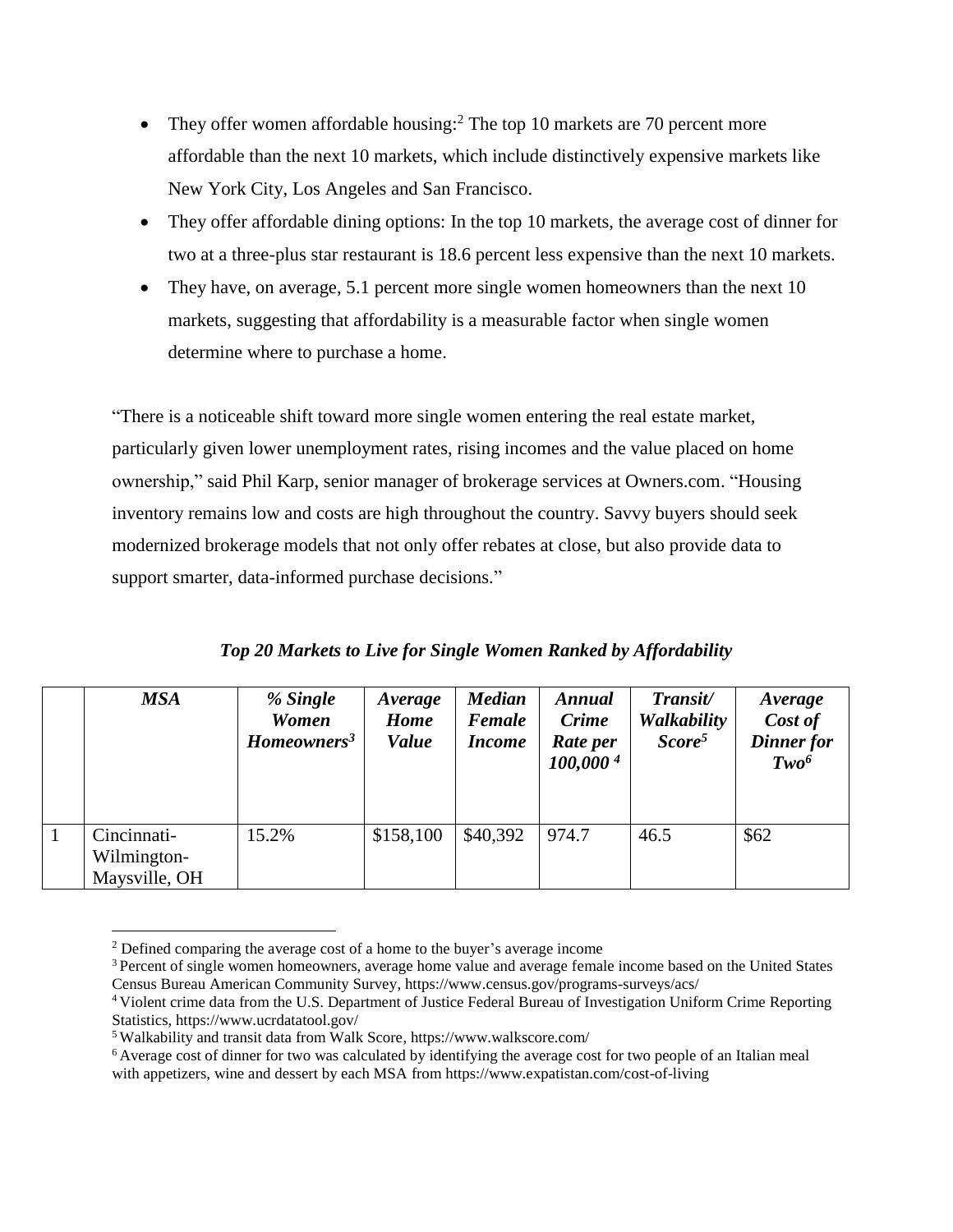|                | <b>MSA</b>                                                             | % Single<br><b>Women</b><br>Homeowners <sup>3</sup> | Average<br>Home<br><b>Value</b> | <b>Median</b><br>Female<br><b>Income</b> | <b>Annual</b><br><b>Crime</b><br>Rate per<br>100,0004 | Transit/<br>Walkability<br>Score <sup>5</sup> | Average<br>Cost of<br>Dinner for<br>Two <sup>6</sup> |
|----------------|------------------------------------------------------------------------|-----------------------------------------------------|---------------------------------|------------------------------------------|-------------------------------------------------------|-----------------------------------------------|------------------------------------------------------|
| $\overline{2}$ | Kansas City-<br><b>Overland Park-</b><br>Kansas City, MO-<br><b>KS</b> | 16.5%                                               | \$162,000                       | \$40,098                                 | 1086.9                                                | 31.5                                          | \$61                                                 |
| 3              | Dallas-Fort<br>Worth, TX-OK                                            | 13.7%                                               | \$169,000                       | \$40,484                                 | 675                                                   | 42                                            | \$64                                                 |
| $\overline{4}$ | Albany-<br>Schenectady, NY                                             | 18.1%                                               | \$189,100                       | \$42,921                                 | 380                                                   | 79                                            | \$77                                                 |
| 5              | Atlanta-Athens-<br>Clarke County-<br>Sandy Springs,<br>GA              | 15%                                                 | \$181,700                       | \$40,472                                 | 1379                                                  | 46                                            | \$77                                                 |
| 6              | Milwaukee-<br>Racine-<br>Waukesha, WI                                  | 16.9%                                               | \$190,000                       | \$40,910                                 | 1294.5                                                | 55                                            | \$73                                                 |
| $\overline{7}$ | Hartford-West<br>Hartford, CT                                          | 16.2%                                               | \$245,900                       | \$50,795                                 | 961.2                                                 | 66.5                                          | \$90                                                 |
| 8              | Minneapolis-St.<br>Paul, MN-WI                                         | 15.1%                                               | \$226,300                       | \$45,970                                 | 992.2                                                 | 63                                            | \$81                                                 |
| 9              | Raleigh-Durham-<br>Chapel Hill, NC                                     | 16%                                                 | \$204,100                       | \$41,311                                 | 423.2                                                 | 26.5                                          | \$86                                                 |
| 10             | Chicago-<br>Naperville, IL-<br><b>IN-WI</b>                            | 15.9%                                               | \$218,900                       | \$43,217                                 | 884.3                                                 | 71.5                                          | \$76                                                 |
| 11             | Philadelphia-<br>Reading-Camden,<br>PA-NJ-DE-MD                        | 16.4%                                               | \$233,200                       | \$45,971                                 | 1160.1                                                | 72.5                                          | \$85                                                 |
| 12             | Boston-<br>Worcester-<br>Providence, MA-<br>RI-NH-CT                   | 16.5%                                               | \$333,200                       | \$50,607                                 | 835                                                   | 77.5                                          | \$104                                                |
| 13             | Washington-<br>Baltimore-<br>Arlington, DC-<br>MD-VA-WV-PA             | 15.9%                                               | \$347,700                       | \$52,389                                 | 1177.9                                                | 74                                            | \$94                                                 |
| 14             | Portland-<br>Vancouver-<br>Salem, OR-WA                                | 14.8%                                               | \$281,600                       | \$41,660                                 | 517.2                                                 | 57.5                                          | \$73                                                 |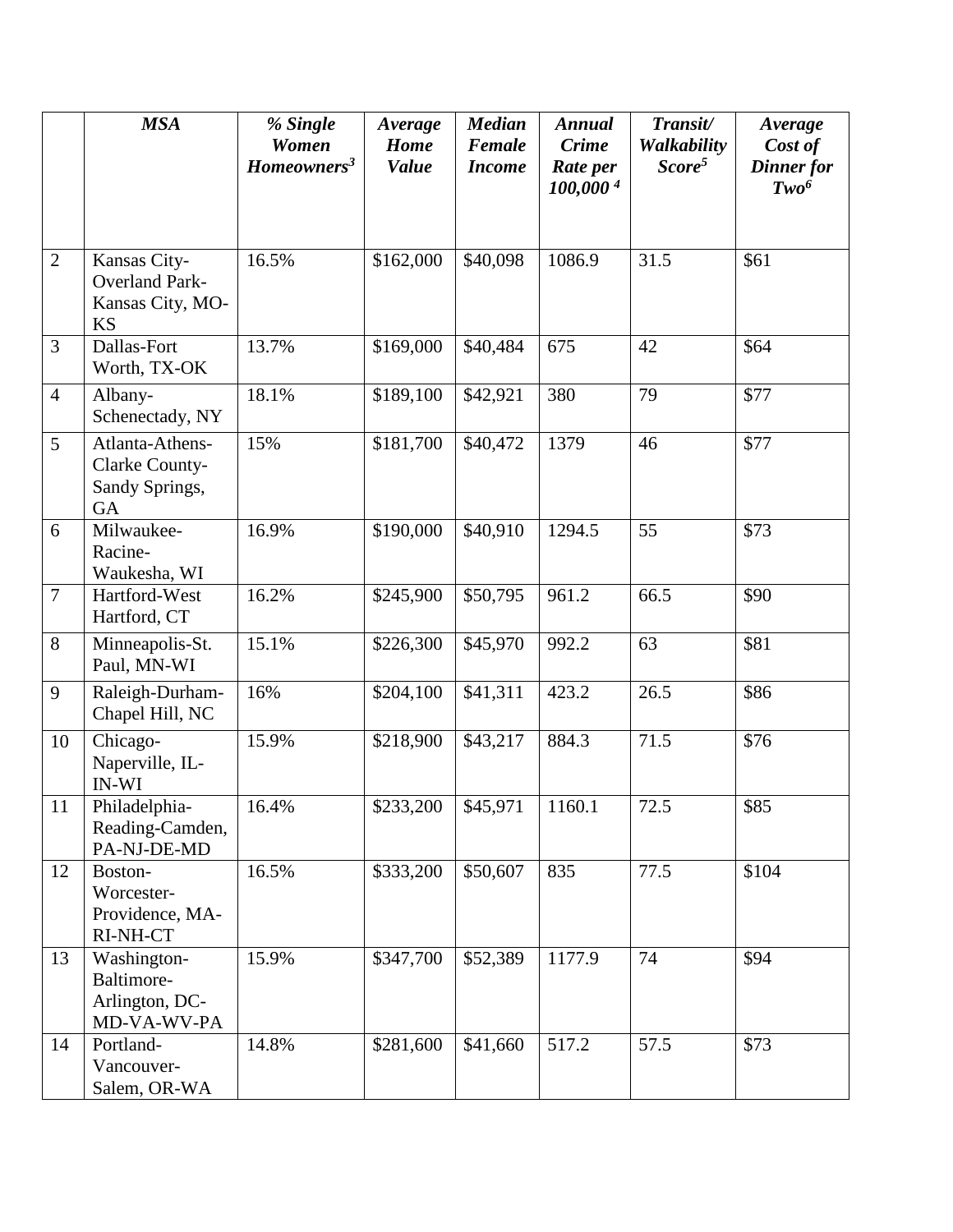|    | <b>MSA</b>                                | % Single<br><b>Women</b><br>Homeowners <sup>3</sup> | Average<br>Home<br><b>Value</b> | <b>Median</b><br>Female<br><b>Income</b> | <b>Annual</b><br><b>Crime</b><br>Rate per<br>100,0004 | Transit/<br><b>Walkability</b><br>Score <sup>5</sup> | Average<br>Cost of<br>Dinner for<br>Two <sup>6</sup> |
|----|-------------------------------------------|-----------------------------------------------------|---------------------------------|------------------------------------------|-------------------------------------------------------|------------------------------------------------------|------------------------------------------------------|
| 15 | Seattle-Tacoma,<br><b>WA</b>              | 14.6%                                               | \$336,100                       | \$48,889                                 | 597.6                                                 | 65                                                   | \$88                                                 |
| 16 | Denver-Aurora,<br>CO                      | 14.5%                                               | \$314,700                       | \$45,261                                 | 615.9                                                 | 53.5                                                 | \$90                                                 |
| 17 | Sacramento-<br>Roseville, CA              | 15.2%                                               | \$333,500                       | \$45,772                                 | 738.6                                                 | 40                                                   | \$58                                                 |
| 18 | New York-<br>Newark, NY-NJ-<br>CT-PA      | 16.3%                                               | \$384,300                       | \$50,235                                 | 639.3                                                 | 86.5                                                 | \$123                                                |
| 19 | Los Angeles-<br>Long Beach, CA            | 13%                                                 | \$461,500                       | \$40,935                                 | 481.1                                                 | 58.5                                                 | \$81                                                 |
| 20 | San Jose-San<br>Francisco-<br>Oakland, CA | 13.7%                                               | \$658,600                       | \$54,458                                 | 363.3                                                 | 83                                                   | \$97                                                 |

### **Methodology**

Owners.com identified all MSAs with over one million people. Once these MSAs were identified, any MSA with below-average income for females (<\$39,586) were cut. Based on the remaining MSAs, markets with the lowest percentage of female homeowners were eliminated. The final data cut the bottom five markets with the lowest home values, and the top 20 markets were ranked by average home price.

Owners.com used six metrics to identify and rank the top 20 markets for single women to live in the U.S., which were then ordered by affordability. The MSAs were measured based on six key metrics, which were weighted and summed, and a score scaling was applied to the data. The weights for each metric are as follows:

- [Percentage of Single Women Homeowners:](https://www.census.gov/) 25 percent of score
- [Housing Affordability](https://www.census.gov/) (according to single female income): 20 percent
- Median [Female Income:](https://www.census.gov/) 15 percent
- [Violent Crime Rate:](https://www.ucrdatatool.gov/) 15 percent
- [Average Cost of Dinner for Two:](https://www.expatistan.com/cost-of-living) 15 percent
- [Average of Walkability and Transit Scores:](https://www.walkscore.com/) 10 percent